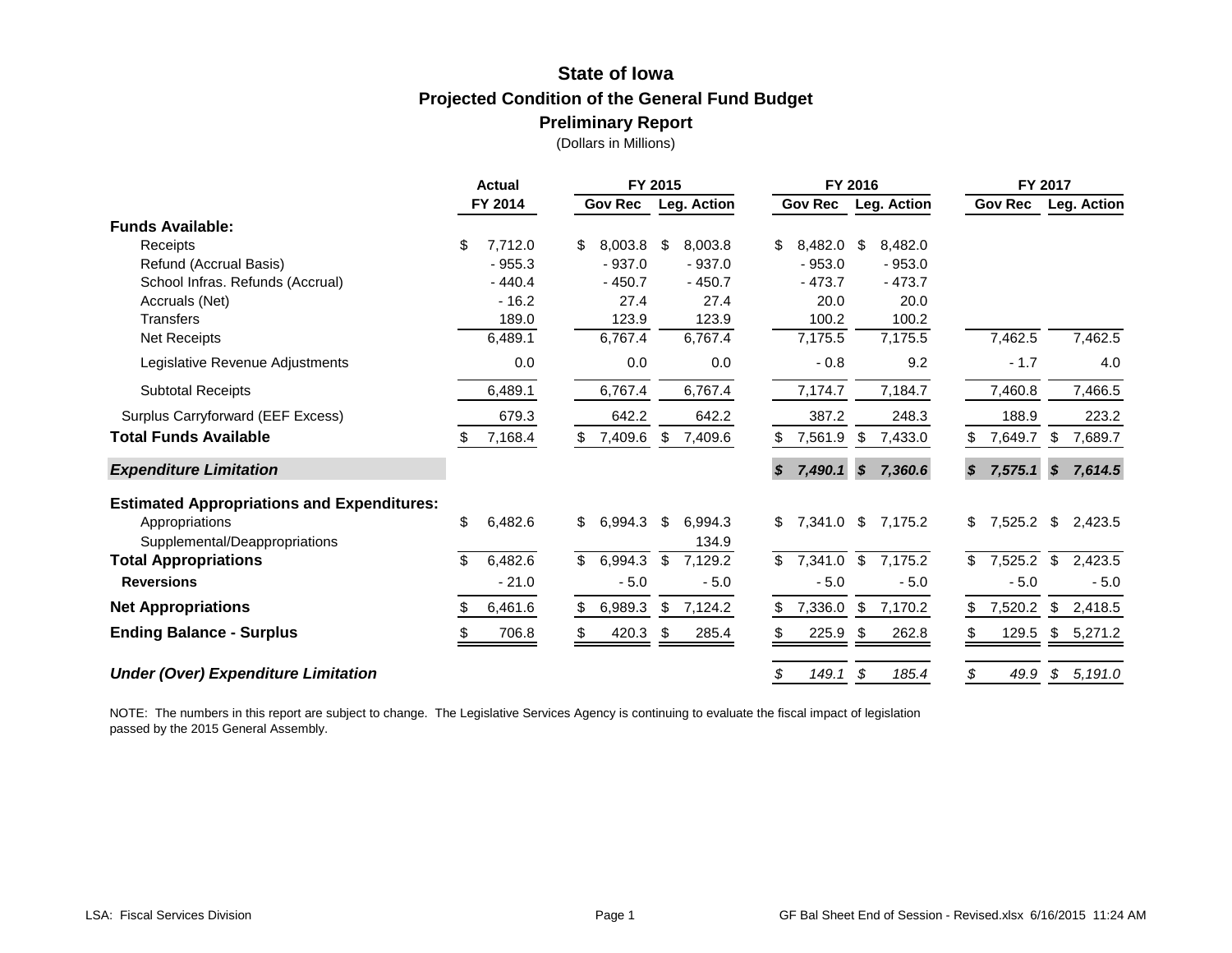## **State of Iowa**

## **General Fund Appropriation Bills**

|                    |                                          |                     |          | <b>Gov Rec</b> |         | <b>Legislative Action</b> |              |            |         |  |
|--------------------|------------------------------------------|---------------------|----------|----------------|---------|---------------------------|--------------|------------|---------|--|
| Bill No.           | <b>Bill Name</b>                         | <b>FY 2015 Supp</b> |          | FY 2016        | FY 2017 |                           | FY 2015 Supp | FY 2016    | FY 2017 |  |
| HF 659             | Administration and Regulation            | \$                  | $0.0$ \$ | $53.2$ \$      | 0.0     | 5                         | $0.0$ \$     | $51.8$ \$  | 25.9    |  |
| SF 494             | Agriculture and Natural Resources        |                     | 0.0      | 44.6           | 0.0     |                           | 0.0          | 43.1       | 21.6    |  |
| SF 499             | Economic Development                     |                     | 0.0      | 44.5           | 0.0     |                           | 0.0          | 42.3       | 21.6    |  |
| HF 658             | Education                                |                     | 0.0      | 1,022.4        | 0.0     |                           | 0.0          | 992.2      | 505.4   |  |
| SF 505             | <b>Health and Human Services</b>         |                     | 0.0      | 1,930.6        | 0.0     |                           | 0.0          | 1,839.4    | 919.7   |  |
| SF 497             | <b>Justice System</b>                    |                     | 0.0      | 561.6          | 0.0     |                           | 0.0          | 561.2      | 280.6   |  |
| SF 496             | <b>Judicial Branch</b>                   |                     | 0.0      | 182.8          | 0.0     |                           | 0.0          | 174.6      | 87.3    |  |
| HF 650             | Infrastructure Appropriations Bill       |                     | 0.0      | 0.0            | 0.0     |                           | 0.0          | $-17.5$    | 0.0     |  |
| <b>SF 171</b>      | School Supplemental State Aid            |                     | 0.0      | 2,950.3        | 0.0     |                           | 0.0          | 2,965.3    | 0.0     |  |
| HF 166             | Disabled Veterans Property Tax Credit    |                     | 0.0      | 0.0            | 0.0     |                           | 0.0          | 0.6        | 2.4     |  |
| HF 666             | FY 2015 Supplemental Appropriations Bill |                     | 0.0      | 0.0            | 0.0     |                           | 134.9        | $-9.5$     | 0.0     |  |
| SF 510             | <b>Standing Appropriations Bill</b>      |                     | 0.0      | 0.0            | 0.0     |                           | 0.0          | $-31.3$    | $-19.5$ |  |
| <b>Current Law</b> | Standing Appropriations (Current Law)    |                     | 0.0      | 551.0          | 0.0     |                           | 0.0          | 563.1      | 578.6   |  |
|                    | Total                                    |                     | $0.0$ \$ | 7,341.0 \$     | 0.0     | \$                        | 134.9 \$     | 7,175.2 \$ | 2,423.5 |  |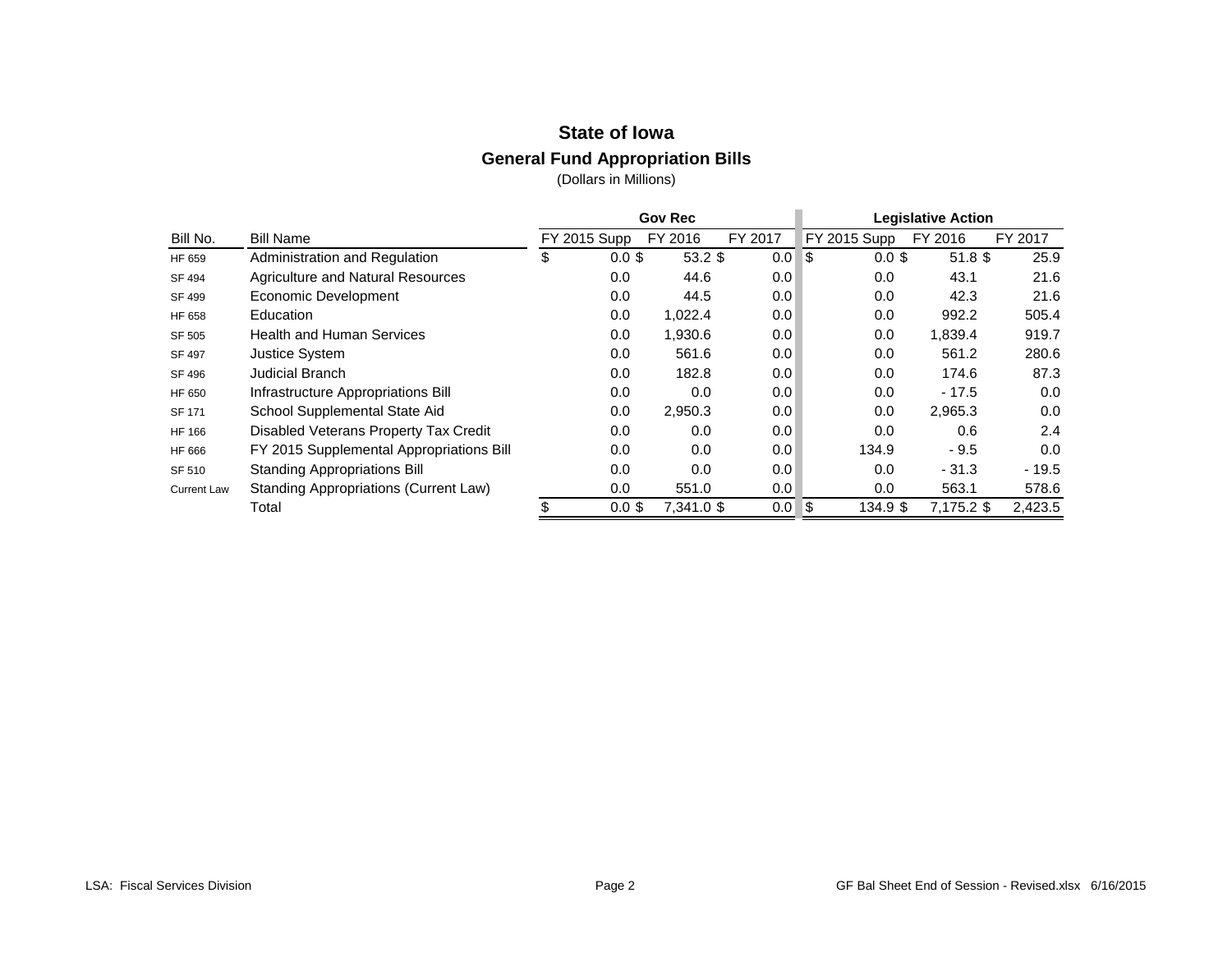## **State of Iowa General Fund Revenue Adjustments by Act**

|               |                                                    |     |            | <b>Gov Rec</b> |         |                                   | <b>Legislative Action</b> |           |         |  |  |
|---------------|----------------------------------------------------|-----|------------|----------------|---------|-----------------------------------|---------------------------|-----------|---------|--|--|
| Bill No.      |                                                    |     | FY 2015    | FY 2016        | FY 2017 |                                   | FY 2015                   | FY 2016   | FY 2017 |  |  |
| <b>SF 126</b> | Internal Revenue Code Update Bill                  | \$  | $-99.0$ \$ | $19.2$ \$      | 19.6    | 8                                 | $-99.0$ \$                | $19.2$ \$ | 19.6    |  |  |
|               | <b>Total Revenue Adj. included in March REC</b>    | S.  | $-99.0$ \$ | $19.2$ \$      | 19.6    | \$                                | $-99.0$ \$                | $19.2$ \$ | 19.6    |  |  |
| Gov           | <b>Student Debt Reduction Organizations</b>        | \$  | $0.0$ \$   | $-0.8$ \$      | $-1.7$  | \$                                | $0.0$ \$                  | $0.0$ \$  | 0.0     |  |  |
| HF 603        | Sales Tax Exemption-Self-pay Washers/Dryers        |     |            |                |         |                                   |                           | $-0.6$    | $-0.6$  |  |  |
| HF 645        | Renewable Energy Tax Credit - Refuse Conv Facility |     |            |                |         |                                   |                           | $-0.9$    | $-1.1$  |  |  |
| HF 616        | Property, Sales, and Income Tax Law Changes        |     |            |                |         |                                   |                           | $-0.3$    | $-0.3$  |  |  |
| HF 661        | Inheritance Tax Stepchildren Descendants           |     |            |                |         |                                   |                           | 0.0       | $-0.5$  |  |  |
| SF 323        | Veterans Trust Fund - Lottery Revenue              |     |            |                |         |                                   |                           | $-0.4$    | $-0.4$  |  |  |
| SF 505        | Iowa ABLE Savings Plan Trust                       |     |            |                |         |                                   |                           | 0.0       | $-5.9$  |  |  |
| SF 510        | Iowa Education Savings Plan Trust                  |     |            |                |         |                                   |                           | $-0.5$    | $-0.1$  |  |  |
| SF 510        | New Jobs Training Agreement                        |     |            |                |         |                                   |                           | $-0.4$    | $-0.4$  |  |  |
| SF 510        | <b>Enhancement of Court Debt Collection</b>        |     |            |                |         |                                   |                           | 10.0      | 11.0    |  |  |
| SF 510        | <b>Prevention of Fraudulent Tax Returns</b>        |     |            |                |         |                                   |                           | 2.3       | 2.3     |  |  |
|               | Total Revenue Adj. not included in REC Estimate    | \$. | $0.0$ \$   | $-0.8$ \$      | $-1.7$  | \$<br>4.0<br>$0.0$ \$<br>$9.2$ \$ |                           |           |         |  |  |
|               | <b>Total All Revenue Adjustments</b>               |     | $-99.0$ \$ | 18.4 \$        | 17.9    | 5                                 | $-99.0$ \$                | 28.4 \$   | 23.6    |  |  |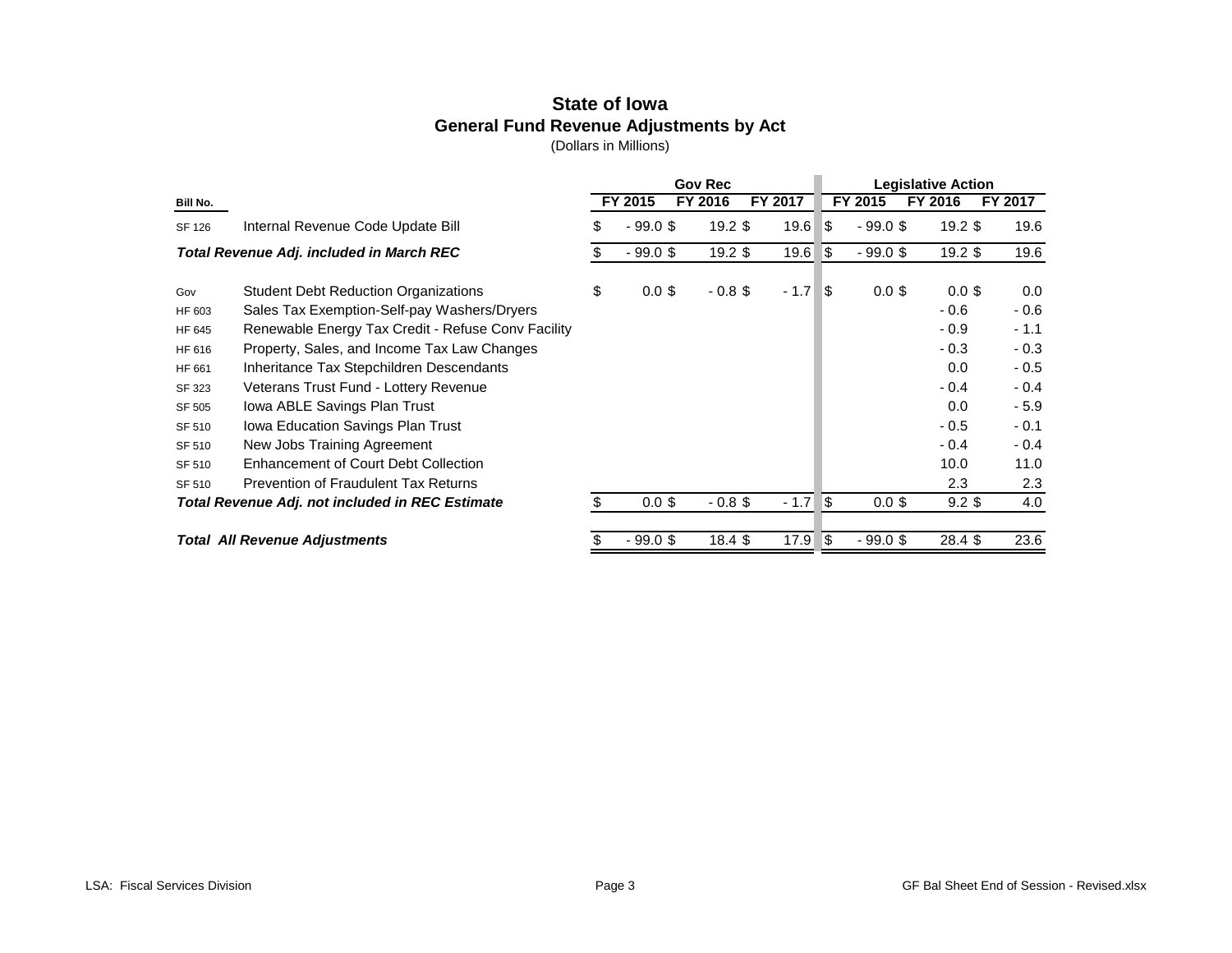#### **State of Iowa Expenditure Limitation Calculation** (Dollars in Millions)

|        |                                                    | FY 2016 |           |                |      |               |     |                           |          | FY 2017 |                |     |           |            |     |                           |     |           |          |      |               |
|--------|----------------------------------------------------|---------|-----------|----------------|------|---------------|-----|---------------------------|----------|---------|----------------|-----|-----------|------------|-----|---------------------------|-----|-----------|----------|------|---------------|
|        |                                                    |         |           | <b>Gov Rec</b> |      |               |     | <b>Legislative Action</b> |          |         | <b>Gov Rec</b> |     |           |            |     | <b>Legislative Action</b> |     |           |          |      |               |
|        |                                                    |         | Amount    | %              |      | Expend. Limit |     | Amount                    | ℅        |         | Expend. Limit  |     | Amount    | $\%$       |     | Expend. Limit             |     | Amount    | %        |      | Expend. Limit |
|        | <b>Revenue Estimating Conference</b>               |         |           |                |      |               |     |                           |          |         |                |     |           |            |     |                           |     |           |          |      |               |
|        | Receipts                                           |         | \$8,482.0 | 99%            | \$   | 8,397.2       |     | \$8,482.0                 | 99%      | - \$    | 8,397.2        |     |           |            |     |                           |     |           |          |      |               |
|        | Refund (Accrual Basis)                             |         | $-953.0$  | 99%            |      | $-943.5$      |     | $-953.0$                  | 99%      |         | $-943.5$       |     |           |            |     |                           |     |           |          |      |               |
|        | School Infras. Refunds (Accrual)                   |         | $-473.7$  | 99%            |      | $-469.0$      |     | $-473.7$                  | 99%      |         | $-469.0$       |     |           |            |     |                           |     |           |          |      |               |
|        | Accruals (Net)                                     |         | 20.0      | 99%            |      | 19.8          |     | 20.0                      | 99%      |         | 19.8           |     |           |            |     |                           |     |           |          |      |               |
|        | Transfers                                          |         | 100.2     | 99%            |      | 99.2          |     | 100.2                     | 99%      |         | 99.2           |     |           |            |     |                           |     |           |          |      |               |
|        | Total (March 2015 Estimate)                        |         | \$7,175.5 |                | \$   | 7,103.7       |     | \$7,175.5                 |          | \$      | 7,103.7        |     | \$7,462.5 | 99%        | \$  | 7,387.9                   |     | \$7,462.5 | 99%      |      | 7,387.9       |
|        | <b>Revenue Adjustments:</b>                        |         |           |                |      |               |     |                           |          |         |                |     |           |            |     |                           |     |           |          |      |               |
| Gov    | <b>Student Debt Reduction Organizations</b>        | \$      | $-0.8$    | 100% \$        |      | $-0.8$        | \$  | 0.0                       | $0\%$ \$ |         | 0.0            | \$  | 1.7       | $100\%$ \$ |     | $-1.7$                    | \$  | 0.0       | $0\%$ \$ |      | 0.0           |
| HF 603 | Sales Tax Exemption-Self-pay Washers/Dryers        |         | 0.0       | 0%             |      | 0.0           |     | $-0.6$                    | 100%     |         | $-0.6$         |     | 0.0       | 0%         |     | 0.0                       |     | $-0.6$    | 100%     |      | $-0.6$        |
| HF 645 | Renewable Energy Tax Credit - Refuse Conv Facility |         | 0.0       | 0%             |      | 0.0           |     | $-0.9$                    | 100%     |         | $-0.9$         |     | 0.0       | 0%         |     | 0.0                       |     |           | 100%     |      | $-1.1$        |
| HF 616 | Property, Sales, and Income Tax Law Changes        |         | 0.0       | 0%             |      | 0.0           |     | $-0.3$                    | 100%     |         | $-0.3$         |     | 0.0       | 0%         |     | 0.0                       |     | $-0.3$    | 100%     |      | $-0.3$        |
| HF 66  | Inheritance Tax Stepchildren Descendants           |         | 0.0       | 0%             |      | 0.0           |     | 0.0                       | 0%       |         | 0.0            |     | 0.0       | 0%         |     | 0.0                       |     | $-0.5$    | 100%     |      | $-0.5$        |
| SF 323 | Veterans Trust Fund - Lottery Revenue              |         | 0.0       | 0%             |      | 0.0           |     | $-0.4$                    | 100%     |         | $-0.4$         |     | 0.0       | 0%         |     | 0.0                       |     | $-0.4$    | 100%     |      | $-0.4$        |
| SF 505 | Iowa ABLE Savings Plan Trust                       |         | 0.0       | 0%             |      | 0.0           |     | 0.0                       | 0%       |         | 0.0            |     | 0.0       | 0%         |     | 0.0                       |     | $-5.9$    | 100%     |      | $-5.9$        |
| SF 510 | Iowa Education Savings Plan Trust                  |         | 0.0       | 0%             |      | 0.0           |     | $-0.5$                    | 100%     |         | $-0.5$         |     | 0.0       | 0%         |     | 0.0                       |     | $-0.1$    | 100%     |      | $-0.1$        |
| SF 510 | New Jobs Training Agreement                        |         | 0.0       | 0%             |      | 0.0           |     | $-0.4$                    | 100%     |         | $-0.4$         |     | 0.0       | 0%         |     | 0.0                       |     | $-0.4$    | 100%     |      | $-0.4$        |
| SF 510 | <b>Enhancement of Court Debt Collection</b>        |         | 0.0       | 0%             |      | 0.0           |     | 10.0                      | 95%      |         | 9.5            |     | 0.0       | 0%         |     | 0.0                       |     | 11.0      | 95%      |      | 10.5          |
| SF 510 | Prevention of Fraudulent Tax Returns               |         | 0.0       | 0%             |      | 0.0           |     | 2.3                       | 95%      |         | 2.2            |     | 0.0       | 0%         |     | 0.0                       |     | 2.3       | 95%      |      | 2.2           |
|        | <b>Subtotal Revenue Adjustment</b>                 |         | $-0.8$    |                | \$   | $-0.8$        | \$  | 9.2                       |          |         | 8.6            | \$  | $-1.7$    |            | \$. | $-1.7$                    | \$  | 4.0       |          |      | 3.4           |
|        | <b>Transfer from Economic Emergency Fund</b>       |         | 387.2     | 100%           | - \$ | 387.2         | \$. | 248.3                     | 100%     | -\$     | 248.3          | \$. | 188.9     | 100%       | -\$ | 188.9                     | \$. | 223.2     | 100%     | - \$ | 223.2         |
|        | <b>Total Adjustments</b>                           |         | 386.4     |                | \$.  | 386.4         | \$. | 257.5                     |          |         | 256.9          | \$. | 187.2     |            | \$. | 187.2                     | \$  | 227.2     |          |      | 226.6         |
|        | <b>Expenditure Limitation</b>                      |         | \$7,561.9 |                |      | 7,490.1       |     | \$7,433.0                 |          |         | 7,360.6        |     | \$7,649.7 |            |     | 7,575.1                   |     | 7,689.7   |          |      | 7,614.5       |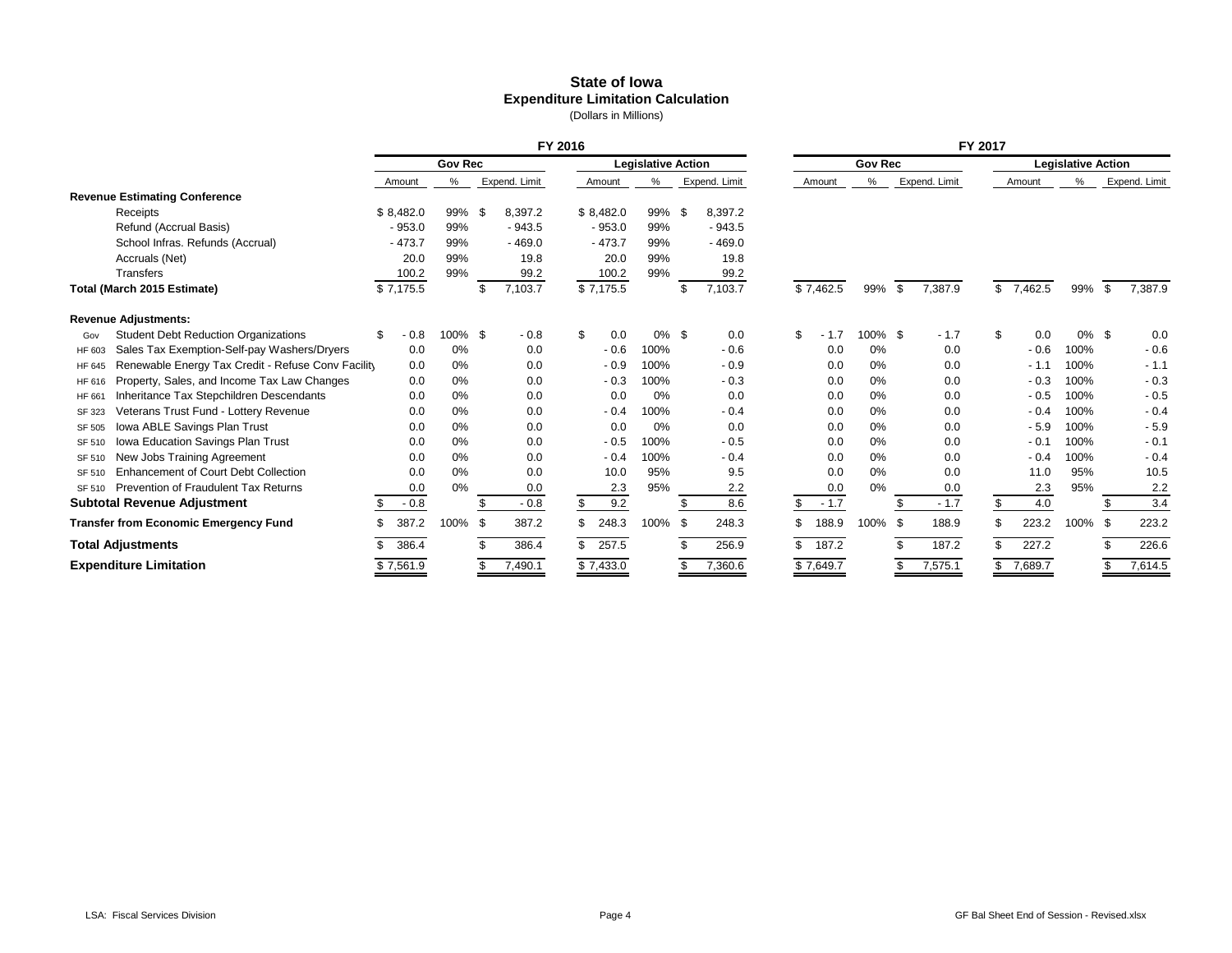#### **State of Iowa Reserve Funds**

| <b>Cash Reserve Fund (CRF)</b>                   |         | Actual   |                | FY 2015 |                  |         |    | FY 2016        |             |          | FY 2017        |          |             |          |
|--------------------------------------------------|---------|----------|----------------|---------|------------------|---------|----|----------------|-------------|----------|----------------|----------|-------------|----------|
|                                                  | FY 2014 |          | <b>Gov Rec</b> |         | <b>Estimated</b> |         |    | <b>Gov Rec</b> | Leg. Action |          | <b>Gov Rec</b> |          | Leg. Action |          |
| <b>Funds Available</b>                           |         |          |                |         |                  |         |    |                |             |          |                |          |             |          |
| <b>Balance Brought Forward</b>                   | \$      | 466.9    | \$             | 489.3   | \$               | 489.3   | \$ | 522.3          | \$.         | 522.3    | \$             | 538.1    | \$          | 538.9    |
| Gen. Fund Appropriation from Surplus             |         | 927.7    |                | 706.8   |                  | 706.8   |    | 420.3          |             | 285.4    |                | 225.9    |             | 262.8    |
| Intrastate Receipts (credited after close of FY) |         | 2.1      |                | 0.0     |                  | 0.0     |    | 0.0            |             | 0.0      |                | 0.0      |             | 0.0      |
| <b>Total Funds Available</b>                     |         | 1,396.7  | S              | 1,196.1 |                  | 1,196.1 |    | 942.6          | \$          | 807.7    |                | 764.0    |             | 801.7    |
| <b>Appropriations &amp; Transfers</b>            |         |          |                |         |                  |         |    |                |             |          |                |          |             |          |
| Appropriations                                   |         | 0.0      | \$             | 0.0     | \$               | 0.0     | \$ | 0.0            | \$          | 0.0      | \$             | 0.0      | - \$        | 0.0      |
| <b>Total Appropriations &amp; Transfers</b>      |         | 0.0      |                | 0.0     |                  | 0.0     |    | 0.0            | \$          | 0.0      |                | 0.0      |             | 0.0      |
| Reversions (credited after close of fiscal year) |         | 0.0      |                |         |                  |         |    |                |             |          |                |          |             |          |
| <b>Excess Transferred to EEF</b>                 |         | $-907.4$ |                | - 673.8 |                  | - 673.8 |    | $-404.5$       |             | $-268.8$ |                | $-204.4$ |             | $-241.7$ |
| <b>Balance Carried Forward</b>                   |         | 489.3    |                | 522.3   |                  | 522.3   |    | 538.1          |             | 538.9    |                | 559.6    |             | 560.0    |
| Maximum 7.5%                                     | \$      | 487.2    | \$             | 522.3   | .S               | 522.3   | \$ | 538.1          | \$          | 538.9    | \$             | 559.6    |             | 560.0    |

| <b>Economic Emergency Fund (EEF)</b>                 |     | Actual   |    | FY 2015        |    | FY 2016          |                |    | FY 2017     |     |                |     |             |
|------------------------------------------------------|-----|----------|----|----------------|----|------------------|----------------|----|-------------|-----|----------------|-----|-------------|
|                                                      |     | FY 2014  |    | <b>Gov Rec</b> |    | <b>Estimated</b> | <b>Gov Rec</b> |    | Leg. Action |     | <b>Gov Rec</b> |     | Leg. Action |
| <b>Funds Available</b>                               |     |          |    |                |    |                  |                |    |             |     |                |     |             |
| <b>Balance Brought Forward</b>                       | \$. | 144.4    | \$ | 180.6          | \$ | 180.6            | \$<br>174.1    | \$ | 174.1       | \$. | 179.4          | \$. | 179.6       |
| <b>Excess from Cash Reserve</b>                      |     | 907.4    |    | 673.8          |    | 673.8            | 404.5          |    | 268.8       |     | 204.4          |     | 241.7       |
| Other Receipts (credited after close of fiscal year) |     | 0.0      |    | 0.0            |    | 0.0              | 0.0            |    | 0.0         |     | 0.0            |     | 0.0         |
| <b>Total Funds Available</b>                         |     | 1,051.8  |    | 854.4          | S  | 854.4            | \$<br>578.6    | \$ | 442.9       |     | 383.8          | \$. | 421.3       |
| <b>Appropriations &amp; Transfers</b>                |     |          |    |                |    |                  |                |    |             |     |                |     |             |
| Excess Transferred to Taxpayer Trust Fund            | \$  | $-60.0$  | \$ | 0.0            | \$ | 0.0              | \$<br>0.0      | \$ | 0.0         | \$  | 0.0            | \$  | 0.0         |
| <b>Bond Repayment Fund</b>                           |     | $-116.1$ |    | 0.0            |    | 0.0              | 0.0            |    | 0.0         |     | 0.0            |     | 0.0         |
| State Appeal Board                                   |     | 0.0      |    | 0.0            |    | 0.0              | 0.0            |    | $-3.0$      |     | 0.0            |     | $-3.0$      |
| Executive Council - Performance of Duty              |     | $-15.8$  |    | $-38.1$        |    | $-38.1$          | $-12.0$        |    | $-12.0$     |     | $-8.4$         |     | $-8.4$      |
| <b>Excess Transferred to General Fund</b>            |     | $-679.3$ |    | $-642.2$       |    | $-642.2$         | $-387.2$       |    | $-248.3$    |     | $-188.9$       |     | $-223.2$    |
| <b>Balance Carried Forward</b>                       |     | 180.6    |    | 174.1          |    | 174.1            | 179.4          |    | 179.6       |     | 186.5          |     | 186.7       |
| Maximum 2.5%                                         | Y.  | 162.4    | \$ | 174.1          | \$ | 174.1            | \$<br>179.4    | \$ | 179.6       | \$  | 186.5          | \$  | 186.7       |

| <b>Combined Reserve Fund Balances</b> | Actual  |  | FY 2015        |  |                  |  |  |                | FY 2016 |             | FY 2017 |  |                |  |             |  |
|---------------------------------------|---------|--|----------------|--|------------------|--|--|----------------|---------|-------------|---------|--|----------------|--|-------------|--|
|                                       | FY 2014 |  | <b>Gov Rec</b> |  | <b>Estimated</b> |  |  | <b>Gov Rec</b> |         | Leg. Action |         |  | <b>Gov Rec</b> |  | Lea. Action |  |
| Cash Reserve Fund                     | 489.3   |  | 522.3          |  | 522.3            |  |  | 538.1          |         | 538.9       |         |  | 559.6          |  | 560.0       |  |
| Economic Emergency Fund               | 180.6   |  | 174.1          |  | 174.             |  |  | 179.4          |         | 179.6       |         |  | 186.5          |  | 186.7       |  |
| <b>Total CRF and EEF</b>              | 669.9   |  | 696.4          |  | 696.4            |  |  | 17.5           |         | 718.5       |         |  | 746.           |  | 746.7       |  |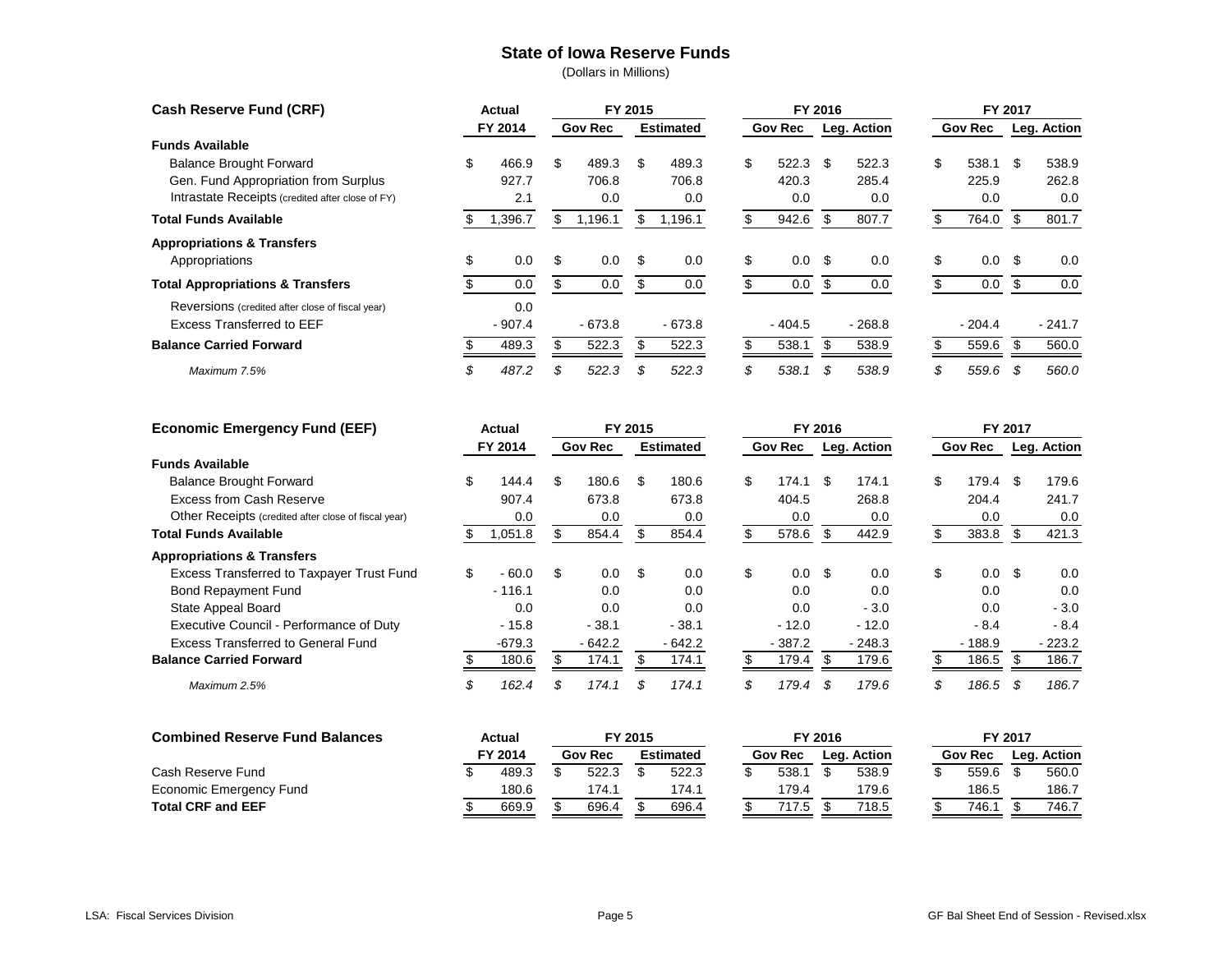## **Taxpayer Trust Fund**

(Dollars in Millions)

|                                    | <b>Actual</b> |         | <b>Estimated</b> |         |                | FY 2016 |             | FY 2017 |                |  |             |  |  |
|------------------------------------|---------------|---------|------------------|---------|----------------|---------|-------------|---------|----------------|--|-------------|--|--|
|                                    |               | FY 2014 |                  | FY 2015 | <b>Gov Rec</b> |         | Leg. Action |         | <b>Gov Rec</b> |  | Leg. Action |  |  |
| <b>Funds Available</b>             |               |         |                  |         |                |         |             |         |                |  |             |  |  |
| <b>Balance Brought Forward</b>     | \$            | 60.0    | S                | 35.5    | \$<br>8.1 \$   |         | 8.1         | S       | 8.1 \$         |  | 8.1         |  |  |
| <b>Economic Emergency Transfer</b> |               | 60.0    |                  | 0.0     | 0.0            |         | 0.0         |         | 0.0            |  | 0.0         |  |  |
| <b>Total Funds Available</b>       |               | 120.0   |                  | 35.5    | 8.1            |         | 8.1         |         | 8.1            |  | 8.1         |  |  |
| <b>Transfer to Tax Credit Fund</b> |               | 120.0   |                  | 35.5    | 0.0            |         | 0.0         |         | 0.0            |  | 0.0         |  |  |
| Reversion from Tax Credit Fund     | S             | 35.5    | \$               | 8.1     |                |         |             |         |                |  |             |  |  |
| <b>Ending Balance</b>              |               | 35.5    |                  | 8.1     | 8.1            |         | 8.1         |         | 8.1            |  | 8.1         |  |  |

#### **Taxpayer Trust Fund Tax Credit Fund**

(Dollars in Millions)

|                                      | <b>Actual</b><br>FY 2014 |       | <b>Estimated</b><br>FY 2015 |      |                |                  | FY 2016     |     | FY 2017 |                   |             |     |  |  |
|--------------------------------------|--------------------------|-------|-----------------------------|------|----------------|------------------|-------------|-----|---------|-------------------|-------------|-----|--|--|
|                                      |                          |       |                             |      | <b>Gov Rec</b> |                  | Leg. Action |     |         | <b>Gov Rec</b>    | Leg. Action |     |  |  |
| Funds Available                      |                          |       |                             |      |                |                  |             |     |         |                   |             |     |  |  |
| <b>Balance Brought Forward</b>       | \$                       | 0.0   | \$                          | 0.0  | \$             | $0.0 \,$ \$      |             | 0.0 | \$      | $0.0 \text{ }$ \$ |             | 0.0 |  |  |
| Transfer from Taxpayers Trust Fund   |                          | 120.0 |                             | 35.5 |                | 0.0              |             | 0.0 |         | 0.0               |             | 0.0 |  |  |
| Interest                             |                          | 0.1   |                             |      |                |                  |             |     |         |                   |             |     |  |  |
| Total Funds Available                |                          | 120.1 |                             | 35.5 |                | 0.0              |             | 0.0 |         | 0.0               |             | 0.0 |  |  |
| Expenditures                         |                          |       |                             |      |                |                  |             |     |         |                   |             |     |  |  |
| <b>Transfer to General Fund</b>      | \$                       | 84.6  | \$                          | 27.4 | \$.            | 0.0 <sup>5</sup> |             | 0.0 | S       | $0.0 \text{ }$ \$ |             | 0.0 |  |  |
| Reversion to the Taxpayer Trust Fund |                          | 35.5  |                             | 8.1  |                | 0.0              |             | 0.0 |         | 0.0               |             | 0.0 |  |  |
| <b>Total Expenditures</b>            |                          | 120.1 |                             | 35.5 |                | 0.0              |             | 0.0 |         | 0.0               |             | 0.0 |  |  |
| <b>Ending Balance</b>                |                          | 0.0   |                             | 0.0  |                | 0.0              |             | 0.0 |         | 0.0               |             | 0.0 |  |  |

### **Taxpayer Trust Fund Calculation**

|                                  |            |           | FY 2015                       |                          | FY 2016            |  |  |  |  |
|----------------------------------|------------|-----------|-------------------------------|--------------------------|--------------------|--|--|--|--|
|                                  | FY 2013    | FY 2014   | Leg. Action<br><b>Gov Rec</b> | <b>Gov Rec</b>           | <b>Leg. Action</b> |  |  |  |  |
| Actual /Estimated                | \$6.768.7  | 6.489.1   | 6.767.4 \$                    | $$7.174.7$ \$<br>6.767.4 | 7.184.7            |  |  |  |  |
| <b>Adjusted Revenue Estimate</b> | $-6.224.3$ | - 6.496.6 | $-6.963.6$                    | $-6.963.6$<br>- 7.174.7  | $-7.184.7$         |  |  |  |  |
| Maximum to Taxpayer Trust Fund   | 544.4      | $-7.5$    | $-196.2$                      | $-196.2$<br>0.0          | 0.0                |  |  |  |  |